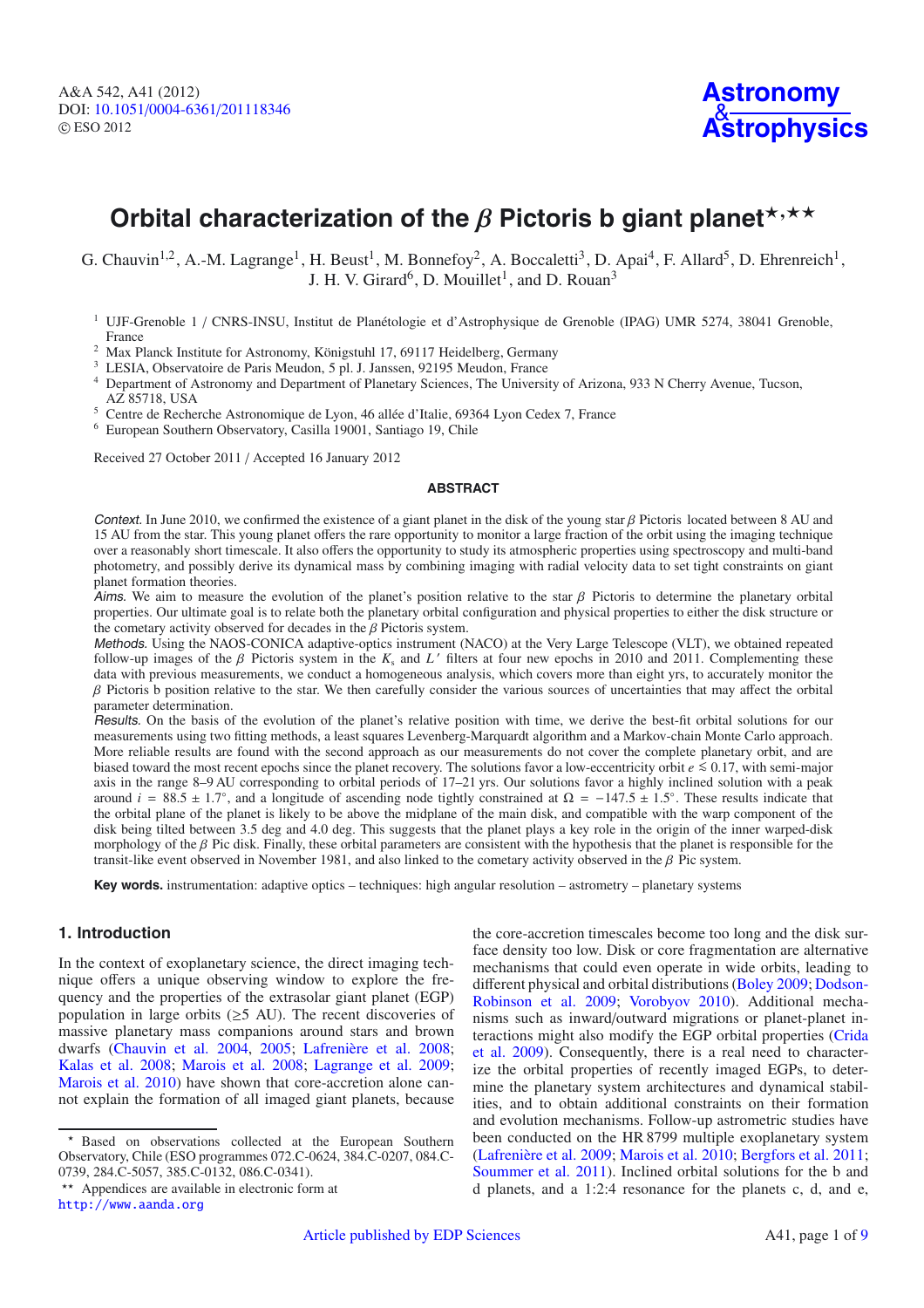

**[Fig. 1.](http://dexter.edpsciences.org/applet.php?DOI=10.1051/0004-6361/201118346&pdf_id=1)** *Left*: astrometric positions of β Pic b relative from A used in the present work to characterize the orbital parameters of the β Pic b planet. The predictions for the β Pic b in case of a background source are reported in gray from November 10, 2003 to March 26, 2011. Two linear fits, passing through the origin (Δ $\alpha$ , Δ $\delta$ ) = (0, 0), for the 2003 NE data points (at 34.25 deg) and the 2009, 2010 and 2011 SW measurements (at 211.15 deg) are indicated by the two blue dashed lines. A zoomed view of the most recent astrometric observations over 2010 and 2011 is presented on the *right*.

confirm stable configurations supported by dynamical simulations [\(Reidemeister et al. 2009;](#page-6-14) [Fabrycky & Murray-Clay 2010\)](#page-6-15). Owing to its even smaller semi-major axis, the planet  $\beta$  Pictoris b (hereafter  $\beta$  Pic b) offers a rare opportunity to constrain both the planetary orbital and physical properties (Lagrange et al. 2010; Currie et al. 2011). This massive giant planet orbits at 8– 15 AU around the young star  $\beta$  Pictoris (A5V, 19.44  $\pm$  0.05 pc,  $12^{+8}_{-4}$  Myr), which has been studied for almost three decades because of its emblematic debris disk (see Vidal-Madjar et al. 1998, for a review). So-called hot start theoretical models predict a mass of  $9 \pm 3$   $M_{\text{Jup}}$  and  $T_{\text{eff}} = 1700 \pm 300$  K (Quanz et al.  $2010$ ; Bonnefoy et al.  $2011$ ). Characterizing the planetary properties offers a rare opportunity to directly investigate the planetdisk interactions, particularly the role played by the planet in the formation of the the inner warped component of the  $\beta$  Pic circumstellar disk [\(Mouillet et al. 1997](#page-6-16); [Augereau et al. 2001;](#page-6-17) [Dawson et al. 2011\)](#page-6-18).

Since the recovery of  $\beta$  Pic b (i.e. its re-discovery after its passage behind the star), we have performed an astrometric monitoring campaign, using NACO at the VLT. In Sect. 2, we describe observations aquired in the years 2010 and 2011. In Sect. 3, we present the data analysis of these new data together with previous measurements including available astrometric calibrations (Lagrange et al. 2009, 2010; Bonnefoy et al. 2011). Our main objective is to homogeneously analyze the astrometric position of  $\beta$  Pic b relative to the central star to accurately constrain its orbital properties. In Sect. 4, we report the most probable solutions for the planet's orbit that best fits our astrometric measurements, using two orbital fitting methods, a least-square Levenberg-Marquardt algorithm and a Markovchain Monte Carlo approach. Finally, in Sect. 5, we discuss the consequences of our results in the context of previous astrometric studies, and their implications for a possible connection with the past transiting event observed in 1981, the disk structures, and the cometary activity of the  $\beta$  Pic system.

## **2. Observations**

To monitor the  $\beta$  Pic b astrometry, we used the NACO high contrast adaptive optics (AO) imager of the VLT, equipped with the NAOS AO system [\(Rousset et al. 2003\)](#page-6-19), and the near-infrared imaging camera CONICA [\(Lenzen et al. 2003](#page-6-20)). The followup observations were obtained at five different epochs between September 2010 and March 2011, using the angular differential imaging (ADI) mode of NACO. For accurate astrometry, two observing set-ups were used, the *L*' filter with the L27 camera and the  $K_s$  filter with the S27 camera. The NACO detector cube mode was in addition used for frame selection. A classical dithering sequence was used with the repetition of five offset positions to properly remove the sky contribution. In the end, the typical observing sequence represented a total of 200–250 cubes, i.e. a total integration time of 35–50 min for an observing sequence of 1–1.5 h on target. The parallactic angles at the start and the end of our observations are reported in Table [1,](#page-2-0) together with the exposure time (DIT), the number of frame per cube (NDIT), and the number of cubes (*N*exp) for each epoch. Typical exposure times of 0.15 s and 0.2 s were used in the *K*<sup>s</sup> and *L* -filters, respectively, to saturate the point spread function (PSF) core by a factor of 100 (a few pixels in radius) to improve the dynamics of our images. The observing sequences were executed to optimize both the field rotation and the position of the secondary mirror diffraction spikes relative to the companion, except in March 26, 2011 when the data were obtained in service observing mode. Two sequences of non-saturated PSFs were acquired using a neutral density filter at the beginning and the end of each observing sequence to monitor the image quality. These data also served for the calibration of the relative photometric and astrometric measurements of  $\beta$  Pic b. During the different observing sequences obtained in visitor and service queue modes at ESO, the atmospheric conditions were stable, with seeing and coherence times of  $0.6-1.0$ " and  $3-6$  ms, respectively. The same astrometric field was observed within a week of each follow-up observation of β Pic (see below).

## **3. Data analysis**

For the present study, we processed the data of the new observations of  $\beta$  Pic b obtained in September 28, 2010, November 16, 2010, November 17, 2010, February 1st, 2011, and March 26, 2011. Previously archived data including available astrometric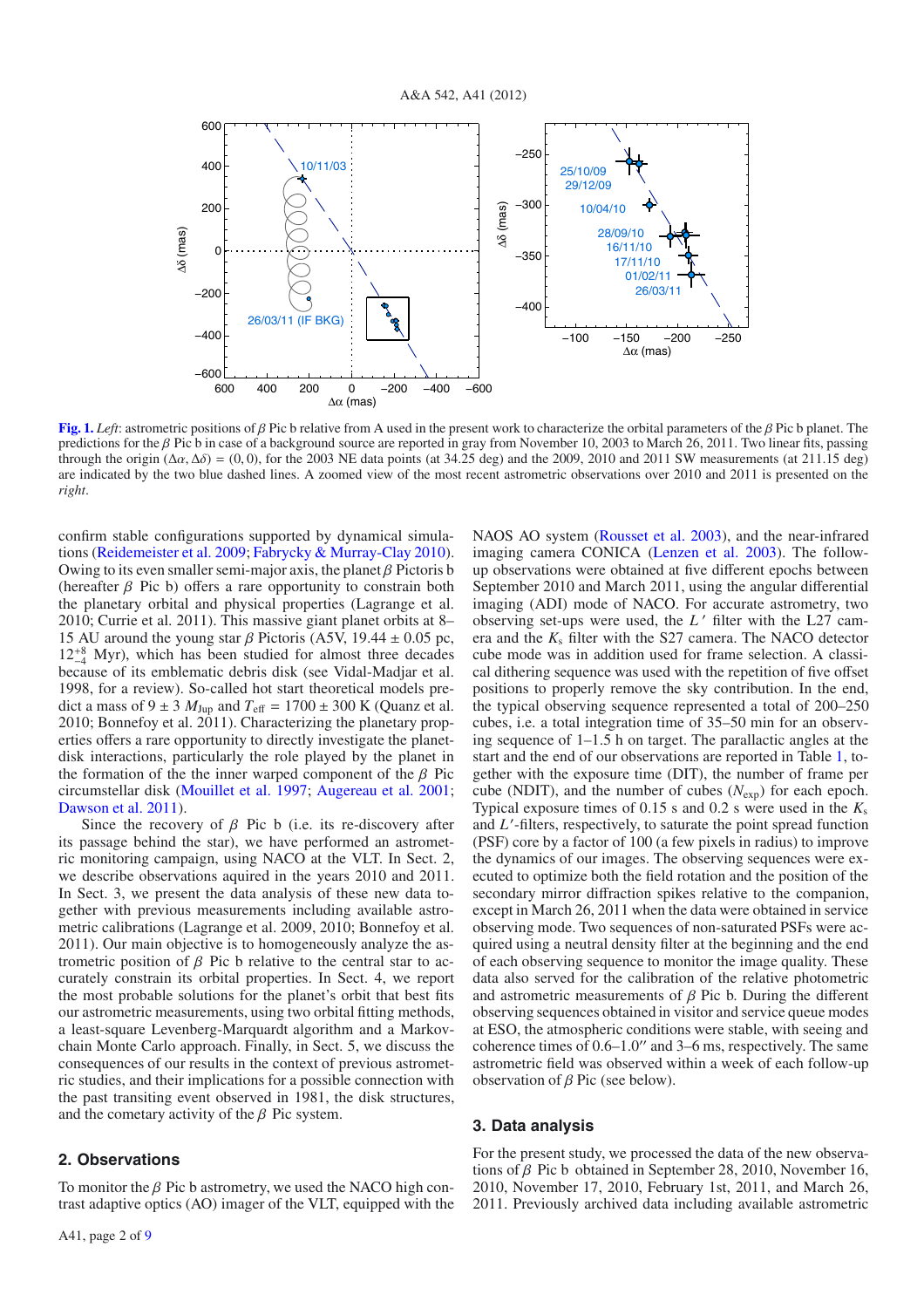<span id="page-2-0"></span>**Table 1.** Obs log of new 2010–2011 VLT/NACO observations.

| UT date  | Filter/Camera               | DIT<br>(s) | <b>NDIT</b> | $N_{\rm exp}$ | $\theta_{\rm s}$ ; $\theta_{\rm e}$<br>$(\deg)(\deg)$ |
|----------|-----------------------------|------------|-------------|---------------|-------------------------------------------------------|
| 28/09/10 | L'/L27                      | 0.2        | 150         | 199           | $-60: -9$                                             |
|          | $L'$ -ND <sub>I</sub> /L27  | 0.2        | 100         | 20            | $-62: -61$                                            |
| 16/11/10 | $K_s$ /S27                  | 0.15       | 100         | 199           | $-21: +14$                                            |
|          | $K_s$ -ND <sub>s</sub> /S27 | 0.11       | 100         | 10            | $-23: -21$                                            |
| 17/11/10 | L'/L27                      | 0.2        | 100         | 268           | $-35: +32$                                            |
|          | $L'$ -ND <sub>1</sub> /L27  | 0.2        | 100         | 10            | $-37: -35$                                            |
| 01/02/11 | $K_s$ /S27                  | 0.15       | 100         | 223           | $-6$ ; $+36$                                          |
|          | $K_s$ -ND $_s$ /S27         | 0.15       | 100         | 10            | $-9: -6$                                              |
| 26/03/11 | $K_s/S27$                   | 0.15       | 100         | 249           | $+38: +62$                                            |
|          | $K_s$ -ND $_s$ /S27         | 0.15       | 100         | 10            | $-9: -6$                                              |

calibrations, obtained between November 2003 and April 2010, were also re-processed (see Table [2](#page-3-0) and Fig. 1). The most robust astrometric measurements (in terms of observing conditions and stability) were selected at each epoch. Data obtained on November 16, 2010 and November 17, 2010 were both reduced to check the consistency of astrometric results obtained in the setups *L* /L27 and *K*s/S27 at a given epoch, as both setups were used for the astrometric analysis. The VLT/NACO M' data of Currie et al. (2011) could not be considered owing to a lack of information about the NACO rotator offset position during the observation that could not be recovered from the ESO keywords, and that may affect the final absolute angular position. All data were homogeneously flat-fielded, cleaned from bad and hot pixels, and sky-subtracted. Sub-frames of  $200 \times 200$  pixels were extracted to reduce the computing time of the data processing. The frames were recentered based on a registration of the central star position measured by a Moffat fitting of the non-saturated part of the stellar PSF wing, that was a threshold equal to at 1% of the detector linearity (i.e. about 60% of the saturation limit). We also automatically decided to reject open-loop and poor-AO correction images, using a PSF encircled energy criterion.

For PSF-subtraction of the field-tracking data of November 11, 2003 and October 25, 2009, a reference star matching the  $\beta$  Pic observations in terms of parallactic angles was used to minimize the residuals in the final images (see Lagrange et al. 2009). For ADI data, three different ADI-algorithms were applied to the PSF-subtraction, to verify the consistency of the solutions obtained using the classical ADI, smart ADI, and LOCI algorithms (see [Lagrange et al. 2010](#page-6-21); [Lafrenière et al. 2007](#page-6-22), for more details on the algorithms). For smart ADI, we considered a separation criteria of 1.0 and  $1.5 \times$  FWHM, at the companion separation (ranging from 11 to 16 pixels), and ten images to compute each individual PSF. For LOCI, we considered optimization regions of  $N_A = 300 \times FWHM$ , the radial-to-azimuthal width ratio  $q = 1$ , the radial width  $\Delta r = 2 \times$  FWHM, and a separation criteria of 1.0 and  $1.5 \times$  FWHM. Only smart ADI results were finally considered owing the the ability of that method to reduce the companion self-subtraction, optimize the temporal PSF selection, and minimize the algorithm complexity when testing the photometric and astrometric systematics induced by the algorithm itself. We always found consistent results within the measurement uncertainty, which are detailed below, when using the classical ADI and LOCI algorithms.

The main difficulty in deriving the planet's position relative to the primary star was to accurately estimate the position of a central star with a saturated core, and the position of the low signal-to-noise planet affected by the stellar residuals. To determine the central star position, as for the frames recentering, a Moffat fitting of the non-saturated part of the stellar PSF wing (with a similar threshold) was used. For the planet position and flux, we used a grid of 5000 negative fake planets scanning a three-dimensional parameter space in  $(X, Y)$  positions (sampling of 0.02 pixels) and flux (sampling of 10 ADU), injected oneby-one in the datacubes before PSF-subtraction. The datacubes were then reprocessed to derive the best-fit solution minimizing the residuals in the final subtracted-image, considering a region covering the companion ADI signature. The positions of the companion relative to the primary star were finally transformed into sky coordinates using the  $\theta_1$  Ori C field observed with HST by McCaughrean & Stauffer (1994) (with the same set of stars TCC058, 057, 054, 034, and 026). For ADI data, the NACO rotator offset at the start of each ADI sequence was also calibrated and taken into account, using an astrometric binary observed in both field-tracking and pupil-tracking mode to estimate this offset.

The results are given in Table [2](#page-3-0) and reported in Fig. 1. The main contributors to the uncertainty in our astrometric measurements are listed below. Errors 2/ and 3/ were added quadratically, then linearly added to the systematic error in our measurement error 1/. The errors 4/ were neglected. We know consider the four types of error:

- 1. The first contributor is the systematic error related to the determination of the (saturated) star center position, which is estimated from the fit to the PSF wings. We used nonsaturated images to explore this effect given the saturation factor and the Moffat fitting threshold. If the PSF were centro-symmetric, the center estimate based on either the PSF wings or the PSF core would perfectly match. Tests on non-saturated data show that it does not. It induces a bias of 0.2–0.4 pixels (i.e. 6–12 mas). This asymmetry is variable such that this offset cannot be securely calibrated and subtracted. We note that, for consistency purposes, we reanalyzed the 2003 data with exactly the same method. Owing to the minor modification of the fitting pattern, this leads to slightly different values (of 0.5 pixels) from Lagrange et al. (2009).
- 2. A second source of error is the uncertainty in the companion position. Twelve negative fake planets of similar flux and separation at various position angles were then inserted to test the effect of both the stellar residuals in our measurements, and the measurement procedure itself. The two nonsaturated PSFs were used to take into account their influence on the final result. The typical error found was about 0.1– 0.2 pixels (3–6 mas).
- 3. We then considered the errors related to the platescale and true north orientation (see Table [2\)](#page-3-0), as well as the uncertainty in the NACO rotator offset for ADI measurements (the error of 0.10 deg in the rotator angular accuracy). We note that an accurate absolute angular calibration of the NACO detector is difficult to achieve at mas precision. The two main limitations are the significant variation of the NACO detector true north with time, and the uncertainty associated with the calibrators themselves. Comparing data from different authors using different calibrators may then be risky in the end. A first solution is then to observe the same astrometric references at each epoch to ensure an accurate relative astrometry (as done here). A residual angular systematic cannot be totally excluded but does similarly affect all measurements and the orbital solution (see discussion below).
- 4. Finally, we neglected the errors related to the distortion correction, detector non-linearity, differential tilt jitter, Strehl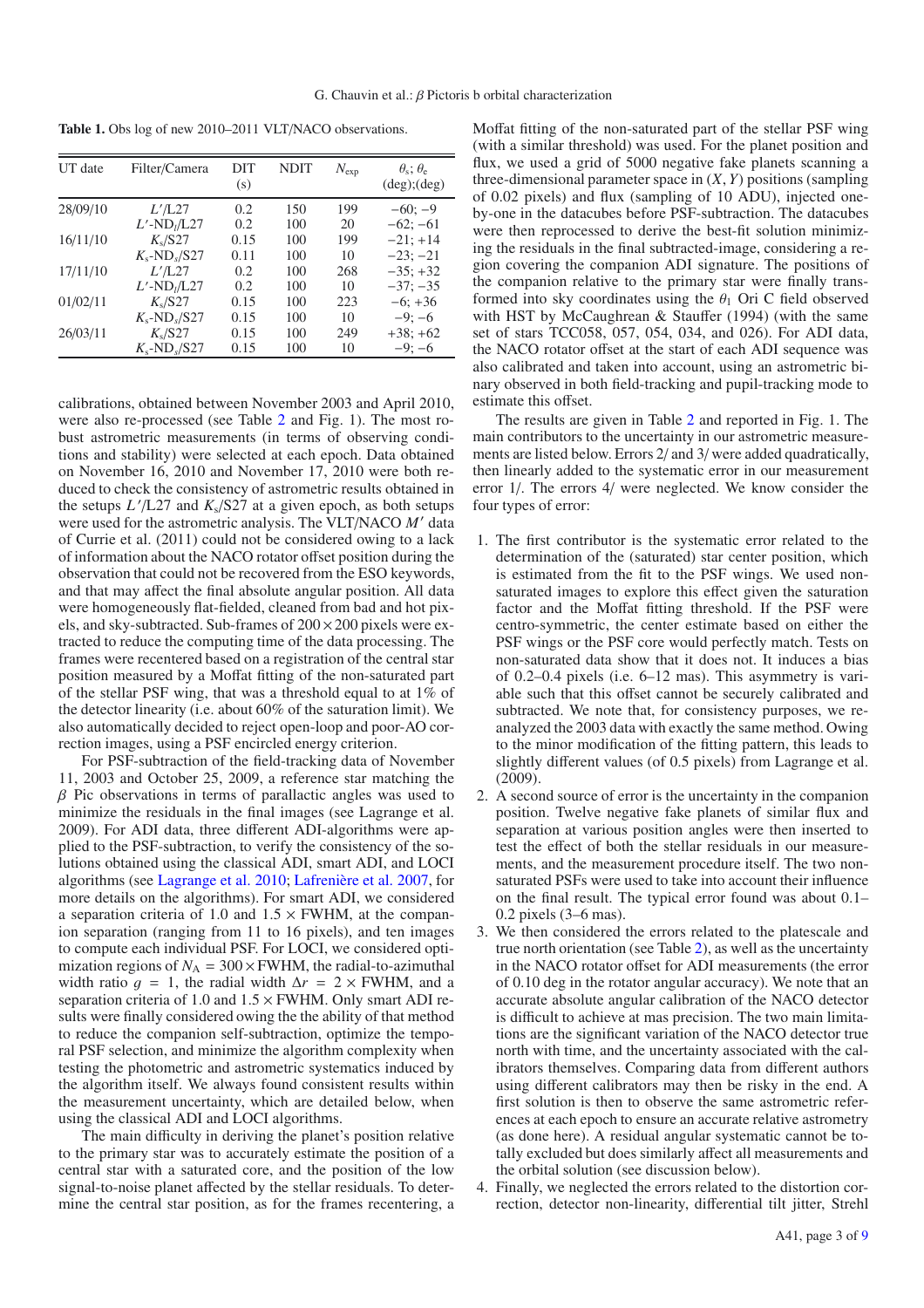<span id="page-3-0"></span>**Table 2.** NACO astrometric measurements of  $\beta$  Pic b relative to  $\beta$  Pic

<span id="page-3-1"></span>

| UT date  | Mode            | Platescale       | True north <sup><math>a</math></sup> | Rotator offset <sup>b</sup> | $\Delta \alpha$ | $\Delta\delta$ | Separation   | PA                |
|----------|-----------------|------------------|--------------------------------------|-----------------------------|-----------------|----------------|--------------|-------------------|
|          | Obs/Filter/Obj  | (mas)            | $(\text{deg})$                       | $(\text{deg})$              | (mas)           | (mas)          | (mas)        | $(\text{deg})$    |
| 10/11/03 | Field/ $L'/L27$ | $27.11 \pm 0.04$ | $0.29 \pm 0.07$                      | $\Omega$ .                  | $233 \pm 22$    | $341 \pm 22$   | $413 \pm 22$ | $34.42 \pm 3.52$  |
| 25/10/09 | Field/ $L'/L27$ | $27.11 \pm 0.05$ | $-0.08 \pm 0.10$                     | $\Omega$                    | $-153 \pm 14$   | $-257 \pm 14$  | $299 \pm 14$ | $210.74 \pm 2.89$ |
| 29/12/09 | ADI/L'/L27      | $27.10 \pm 0.04$ | $-0.06 \pm 0.08$                     | $90.46 \pm 0.10$            | $-163 \pm 9$    | $-260 \pm 8$   | $306 \pm 9$  | $212.07 + 1.71$   |
| 10/04/10 | $ADI/K_s/S27$   | $27.01 \pm 0.04$ | $-0.26 \pm 0.09$                     | $90.46 \pm 0.10$            | $-173 \pm 7$    | $-300 \pm 7$   | $346 \pm 7$  | $209.93 \pm 1.15$ |
| 28/09/10 | ADI/L'/L27      | $27.11 \pm 0.04$ | $-0.36 \pm 0.11$                     | $90.47 \pm 0.10$            | $-193 \pm 11$   | $-331 \pm 11$  | $383 \pm 11$ | $210.28 \pm 1.73$ |
| 16/11/10 | $ADI/K_s/S27$   | $27.01 \pm 0.05$ | $-0.25 \pm 0.07$                     | $90.47 \pm 0.10$            | $-207 \pm 8$    | $-326 \pm 10$  | $387 \pm 8$  | $212.41 + 1.35$   |
| 17/11/10 | ADI/L'/S27      | $27.10 \pm 0.04$ | $-0.25 \pm 0.07$                     | $90.46 \pm 0.10$            | $-209 \pm 13$   | $-330 \pm 14$  | $390 \pm 13$ | $212.34 \pm 2.13$ |
| 01/02/11 | $ADI/K_s/S27$   | $27.01 \pm 0.04$ | $-0.32 \pm 0.10$                     | $90.46 \pm 0.10$            | $-211 \pm 9$    | $-350 \pm 10$  | $408 \pm 9$  | $211.13 \pm 1.48$ |
| 26/03/11 | $ADI/K_s/S27$   | $27.01 \pm 0.04$ | $-0.35 \pm 0.10$                     | $90.46 \pm 0.10$            | $-214 \pm 12$   | $-367 \pm 14$  | $426 \pm 13$ | $210.13 \pm 1.81$ |

Notes. (*a*) The orientation of true north is relative to the vertical of the detector, and is positive when lying to the east of the vertical. (*b*) The NACO rotator offset position was calibrated and linked to the ESO keyword ADA.PUPILPOS according to the formulae ROTOFF = 179.44 − ADA.PUPILPOS, using various astrometric binaries observed at various epochs between November and December 2010. A conservative error of 0.10 deg was considered for this calibration.

**Table 3.** Orbital solutions for  $\beta$  Pic b: the best-fit reduced  $\chi_r^2$  model obtained with the LSLM algorithm (top) and a typical "highly probable" tained with the LSLM algorithm (top), and a typical "highly probable" orbit according to the MCMC fit (bottom).

|  |  |  | $a (AU)$ $P (yr)$ $e$ $i (°)$ $\Omega (°)$ $\omega (°)$ $t_p (yr JD)$ $\chi_r^2$ |  |
|--|--|--|----------------------------------------------------------------------------------|--|
|  |  |  | $\overline{11.2}$ 28.3 0.16 88.8 -147.73 4.0 2013.3 0.45                         |  |
|  |  |  | 8.8 19.6 0.021 88.5 -148.24 -115.0 2006.3 0.56                                   |  |
|  |  |  |                                                                                  |  |

**Notes.** We do not provide error bars here, as these are assumed to be described by the MCMC distribution.

ratio variation, or differential refraction which were estimated smaller than 1–2 mas (see Fritz et al. 2010).

# **4. Orbital fit**

Our astrometric measurements reported in Table [2](#page-3-0) show that the position angles are almost consistent with an edge-on orbital configuration, and are roughly consistent with the position angle of the  $\beta$  Pic circumstellar disk, which is reported to be 30.1 deg and 211.4 deg by Kalas & Jewitt (1995) for the NE and SW sides respectively, but with no error bars for these values). To derive the best-fit solution for our measurements, we considered the planet's inclination as a free parameter. We assumed a Keplerian orbit described in a referential frame *OXYZ*, where, as usual, the *XOY* plane corresponds to the plane of the sky and the *Z*axis points towards the Earth. In this formalism, the astrometric position of the planet relative to the star is given by:

<span id="page-3-3"></span>
$$
x = \Delta\delta = r(\cos(\omega + v)\cos\Omega - \sin(\omega + v)\cos i\sin\Omega), \qquad (1)
$$

$$
y = \Delta \alpha = r(\cos(\omega + v)\sin\Omega + \sin(\omega + v)\cos i\cos\Omega), \qquad (2)
$$

where  $\Omega$  is the longitude of the ascending node (measured from North),  $\omega$  is the argument of periastron, *i* is the inclination, *v* is the true anomaly, and  $r = a(1 - e^2)/(1 + e \cos v)$ , where *a* represents for the semi-major axis and *e* the eccentricity.

A Keplerian model was then fitted to our  $(\Delta \delta, \Delta \alpha)$  results of Table [2,](#page-3-0) to derive the orbital period *P* (or equivalently the semi-major axis *a*, using the stellar mass  $M_* = 1.75 M_{\odot}$ ; Crifo et al. 1997), the *e*, *i*,  $\Omega$ ,  $\omega$ , and the time for periastron passage  $t_p$ . To constrain the  $\beta$  Pic b's orbit, we used two complementary fitting methods: a least squares Levenberg-Marquardt (LSLM) algorithm [\(Press et al. 1992](#page-6-23)) to search for the model with the minimal reduced  $\chi^2$ , and a more robust statistical approach using the Markov-chain Monte Carlo (MCMC) Bayesian analysis

<span id="page-3-2"></span>

**[Fig. 2.](http://dexter.edpsciences.org/applet.php?DOI=10.1051/0004-6361/201118346&pdf_id=2)** Plots ot the orbit of Table [3](#page-3-1) with their orientation with respect to the line of sight. The larger orbit is the best LSLM  $\chi^2$  model and the smaller one is an example of the highly probable orbit obtained with the MCMC approach. In each case, the dashed line shows the location of the periastron. The position of the planet at different observation epochs is shown as black dots along the orbit (projected error bars in the astrometric measurements are smaller than the symbol size), and predictions for the upcoming years are shown in gray.

technique [\(Ford 2005,](#page-6-24) [2006](#page-6-25)). The details of the MCMC analysis, which was adapted to this astrometric characterization, are reported in Appendix A. The best-fit LSLM solution found, and a typical example of a "highly probable orbit" according to the result of the MCMC study, are given in Table [3.](#page-3-1) These orbits are plotted in Fig. [2,](#page-3-2) in a plane containing the line of sight, as well as the positions of the planet at various observing dates. The results of both orbital fitting methods are also shown for the five orbital elements  $(a, e, i, \Omega, \omega)$  in Fig. [3.](#page-4-0) In that figure, we also display the  $\chi^2$  distribution obtained for both analyses (consider-<br>ing a degree of freedom  $N - P = 12$  where N is our number of ing a degree of freedom *N* − *P* = 12, where *N* is our number of measurements, here 18, and *P* the number of parameters in our orbital model, here 6). Additional figures illustrating the goodness of both orbital fits are given in Appendix B.

When comparing the results of the best-fit LSLM solution with our MCMC distributions, our first striking result is that they do not match. The best-fit LSLM solution has a relatively good  $\chi^2_r$  compared to the  $\chi^2_r$  distribution of the MCMC.<br>However this discrepancy seems to illustrate that our astromet-However, this discrepancy seems to illustrate that our astrometric measurements are still too sparse to derive a deep LSLM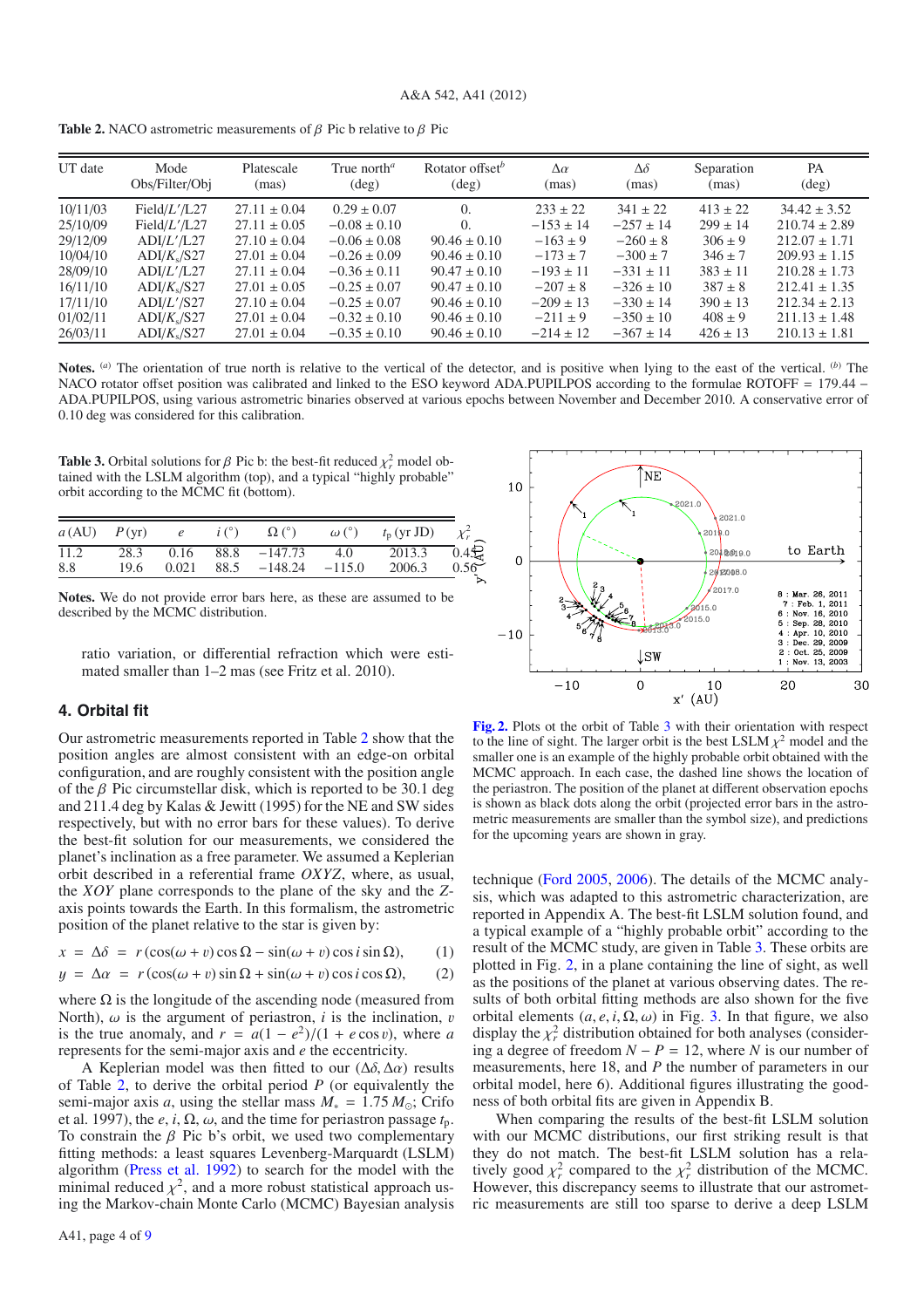G. Chauvin et al.: β Pictoris b orbital characterization

<span id="page-4-0"></span>

**[Fig. 3.](http://dexter.edpsciences.org/applet.php?DOI=10.1051/0004-6361/201118346&pdf_id=3)** Results of the MCMC fit of the astrometric data of β Pic b: statistical distribution of the orbital elements *<sup>a</sup>* (*top left*), *<sup>e</sup>* (*top middle*), *<sup>i</sup>* (*top right*),  $\Omega$  (*bottom left*) and  $\omega$  (*bottom middle*). We also show the distribution of  $\chi^2$  for the solutions obtained (*bottom right*). In each plot, the *blue* line show the results of our MCMC study. The *dot-da* line show the results of our MCMC study. The *dot-dashed* line indicates the position of the best-fit LSLM  $\chi_r^2$  model obtained, and the *–dashed* line shows the position of an example of bighly probable orbits accordin shows the position of an example of highly probable orbits according to our MCMC study see (Table [3\)](#page-3-1). The results of our MCMC study using the dataset of [Currie et al.](#page-6-26) [\(2011](#page-6-26)) are indicated by a *red* line.

 $\chi^2_r$  mininum, as the region of probable orbits is probably fairly flat Consequently our confidence in the LSLM approach is low flat. Consequently, our confidence in the LSLM approach is low, and a robust determination of the orbital parameters of  $\beta$  Pic b is currently impossible with this fitting method. In contrast, we appear to have more success with the statistical MCMC approach, which produces the probable ranges of orbital elements of  $\beta$  Pic b, enabling us to explore the significance of each orbital solution.

The results of our MCMC analysis, reported in Fig. [3,](#page-4-0) are distributions of the orbital parameters that are far from gaussian, except for the inclination, and the longitude of ascending node. The semi-major axis distribution peaks at 8.0–9.0 AU, and most eccentricities are given by  $e \leq 0.17$ . The inclination appears to be extremely concentrated close to 90◦, but with a peak at  $i = 88.5 \pm 1.7^{\circ}$  (considering a confidence level at  $1\sigma$ ). This is indicative of a ~1.5° tilt with respect to a strict edge-on conis indicative of a <sup>∼</sup>1.5◦ tilt with respect to a strict edge-on con-figuration. The longitude of ascending node is also fairly wellconstrained at  $\Omega = -147.5 \pm 1.5^{\circ}$  ( $\Omega + 180 = 32.6 \pm 1.5^{\circ}$ , with a  $1\sigma$  error). Finally, the statistical distribution of the argument of periastron  $\omega$  is more erratic, and does not appear to have clear solutions, which is not unsurprising owing to the low values of the eccentricity distribution. [Currie et al.](#page-6-26) [\(2011\)](#page-6-26) performed a similar analysis, but on a smaller dataset that had not been homogeneously processed, thus with presumably larger systematics (different data processing, and possible lack of NACO rotator offset calibration). With the same dataset, we found similar results to [Currie et al.](#page-6-26) [\(2011\)](#page-6-26), using our own MCMC code. The results of both studies, with four epochs (Table 1 from Currie et al. 2011) and eight epochs (Table 2, this work), are compared in Fig. [3.](#page-4-0) To a first order, they give similar results, although we note some differences. The peak of our semi-major axis distribution is shifted by about 1 AU to larger values. Our eccentricity distribution has a sharper cutoff that excludes a larger fraction of high eccentricity solutions, thanks to our most recent observations in 2010 and 2011. Our distributions of inclination, and longitude of ascending node are also shifted by respectively −1.0 and 1.5°. Finally, the distribution of  $\chi^2$  is better constrained in our case  $(\chi^2 = 0.75 + 0.30)$  respectively to  $\chi^2 = 1.75 + 1.25$ our case  $(\chi^2_r = 0.75 \pm 0.30$ , respectively to  $\chi^2_r = 1.75 \pm 1.25$ ), corroborating a more concentrated and robust set of orbital solucorroborating a more concentrated and robust set of orbital solutions. A peak value lower than unity however indicates that our uncertainty estimates are probably conservative. Further astrometric monitoring of  $\beta$  Pic b, during the next quadrature, will be mandatory to improve the planetary orbital characterization.

# **5. Discussion**

From our orbital fit analysis, four important outcomes arise: the semi-major axis of  $\beta$  Pic b falls in the probable range of 8– 9.0 AU, the eccentricity distribution is concentrated at  $e \le 0.17$ , and the longitude of ascending node is fairly well-constrained at  $-147.5 \pm 1.5^{\circ}$ , as is the inclination distribution which peaks at 88.5  $\pm$  1.7°. The existence of a giant planet orbiting  $\beta$  Pic has been proposed by various studies during the past few decades (e.g. Freistetter et al. 2007). The main indirect indicators are (*i*) the inner warped component of the  $\beta$  Pic circumstellar disk, together with additional asymmetries observed in the outer part [\(Mouillet et al. 1997;](#page-6-16) [Kalas & Jewitt 1995](#page-6-27)); (*ii*) the photometric transit-like event observed in 1981 [\(Lecavelier des Etangs et al.](#page-6-28) [1997\)](#page-6-28); and (*iii*) the cometary activity observed in the absorption spectrum of β [Pic](#page-6-31) [\(Ferlet et al. 1987](#page-6-29)[;](#page-6-31) [Lagrange et al. 1996;](#page-6-30) Vidal-Madjar et al. [1998](#page-6-31); [Petterson & Tobin 1999\)](#page-6-32). We discuss below how each of these observational findings may be related to both the existence and the orbital and physical properties of  $\beta$  Pic b.

#### 5.1. Disk-planet configuration

Dedicated scattered-light studies have accurately mapped the morphology of the  $\beta$  Pic disk [\(Kalas & Jewitt 1995;](#page-6-27) [Heap et al.](#page-6-33) [2000;](#page-6-33) [Golimowski et al. 2006](#page-6-34)). They revealed mainly a nearly edge-on disk composed of a main disk observed beyond 80 AU,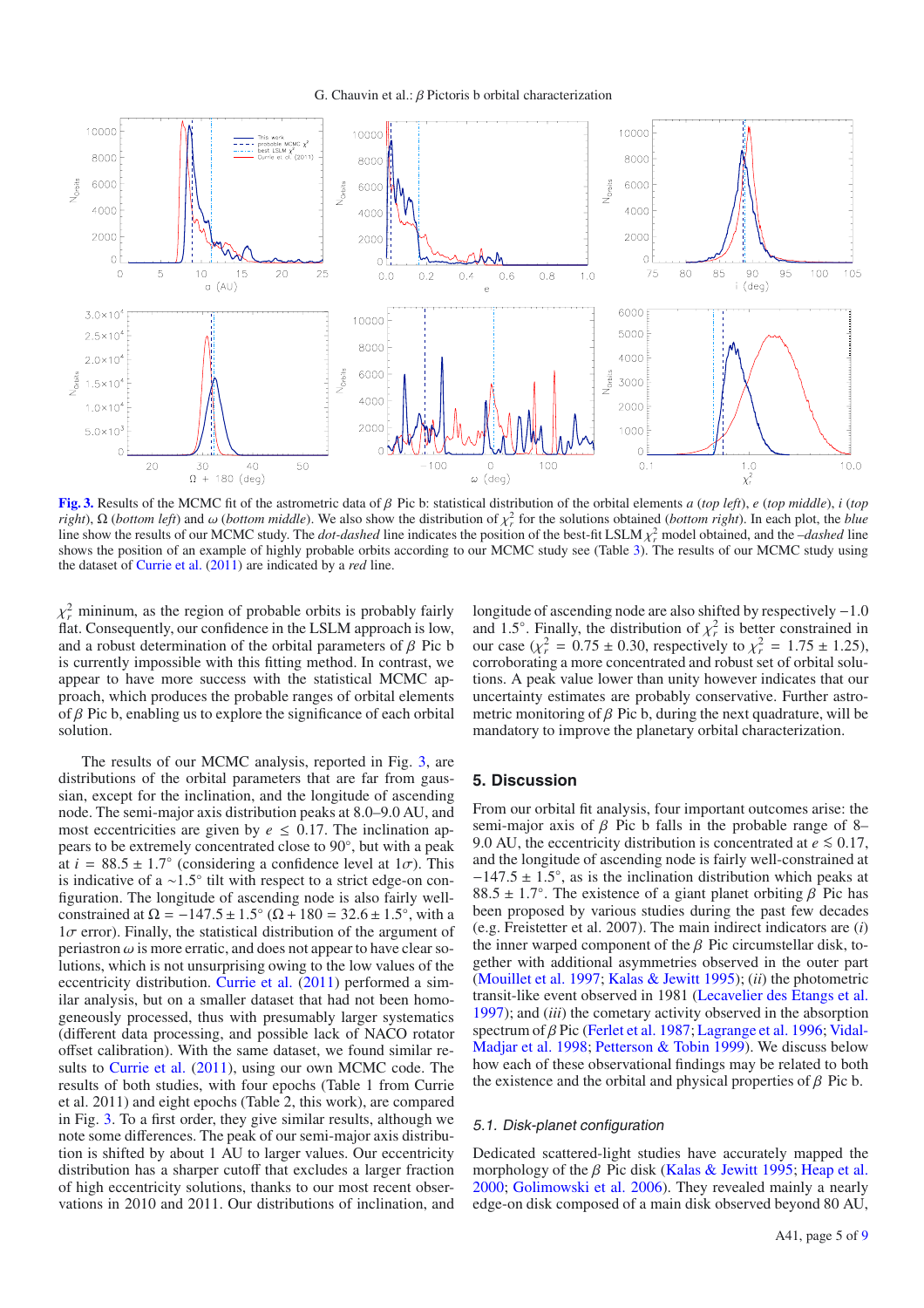and an inner warped component (at less than 80 AU), inclined by 2−5<sup>°</sup> with respect to the main disk position angle. The simulations of [Mouillet et al.](#page-6-16) [\(1997\)](#page-6-16), [Augereau et al.](#page-6-17) [\(2001](#page-6-17)), and more recently [Dawson et al.](#page-6-18) [\(2011\)](#page-6-18) demonstrated that the presence of a planet orbiting the star at 10 AU, misaligned with the main disk, could actually form and sustain the  $\beta$  Pic inner warped disk. The observing challenge is then to test wether  $\beta$  Pic b might be this perturbating planet, that hence has with a significantly inclined orbit with respect to the main disk midplane. [Currie et al.](#page-6-26) [\(2011](#page-6-26)) presented evidence of a misalignment between the planet and the inner warped disk of  $\beta$  Pic concluding that the planet was orbiting inside the main disk's orbital plane. We, however, do not confirm these results based on simultaneous measurements of the planet, and the main disk positions. This work, detailed in Lagrange et al. (2012), and using our *K*s/S27 measurements of November 16, 2010 with a dedicated analysis for the disk orientation, shows that the current location of  $\beta$  Pic b is above the midplane of the main disk (which has a position angle of PA<sub>main−disk</sub> = 209.0  $\pm$  0.3 deg in the south west direction). This position is more compatible with the warp component orientation tilted by 3.5–4.0 deg (i.e. with PA<sub>warped–disk</sub> = 212.5–213.0 deg). Moreover, the current distribution of longitude of ascending node Ω, which peaks at  $-147.5 \pm 1.5^\circ$  (and would correspond to a position angle of 32.5 or 212.5◦), can also be directly compared with the main disk and the warp orientations. This distribution currently supports an orbital plane for  $\beta$  Pic b that does not coincide with the main disk midplane, but more probably with the warp component. The hypothesis that the  $\beta$  Pic b planet is the one responsible for the inner warped morphology of the  $\beta$  Pic disk, without evoking any planetary inclination damping (an alternative scenario proposed by [Dawson et al. 2011](#page-6-18)), remains valid. We may therefore still conclude that the  $\beta$  Pic b planet continues to excite the disk of planetisimals, forcing them to precess about its misaligned orbit.

#### 5.2. 1981 Transiting event

Lecavelier des Etangs et al. [\(1995\)](#page-6-35) reported significant photometric variations in November 1981 with a peculiar transit-like event on November 10, 1981. [Lecavelier des Etangs et al.](#page-6-28) [\(1997](#page-6-28)) showed that a planet with 2–4 times the radius of Jupiter, orbiting at ∼9 AU at most could well be responsible for the photometric variations they reported. [Lecavelier des Etangs & Vidal-Madjar](#page-6-36) [\(2009](#page-6-36)) investigated this issue on the sole basis of the 2003 detec-tion [\(Lagrange et al. 2009](#page-6-5)) of  $\beta$  Pic b. They found that a transit of  $\beta$  Pic b in November 1981 could be compatible with a quadrature position in November 2003, assuming a semi-major axis in the range [7.6–8.7]AU. They also predicted that if the planet detected in 2003 on the NE side of the disk matched the one they predicted, it should reappear on the SW side in 2009 roughly where it was reobserved. We reinvestigate this prediction based on our MCMC orbital fit, considering both that we find a peak for the inclination distribution at  $88.5 \pm 1.7^\circ$ , and the transit dates predicted in our set of orbital solutions. A tilt larger than 0.1 deg predicted in our set of orbital solutions. A tilt larger than 0.1 deg with respect to strictly edge-on configuration would simply exclude the possibility that  $\beta$  Pic b is transiting along the line of sight. However, the sphere of influence of  $\beta$  Pic b with a Hill radius of about 1 AU (angular extension of about 7 deg at 8–9 AU) would still cross the line of sight (even considering all MCMC solutions), and therefore influence the  $\beta$  Pic photometry (if filled with absorbing or scattering material). Assuming this hypothesis, we can still compare the date of the transit-like event of November 1981 with the predicted transit dates of the sphere of influence of  $β$  Pic b between 1960 and 2030 obtained by our MCMC analysis (see Fig. [4\)](#page-6-37). The MCMC distribution of transit dates show that the parameters of the most recent (∼1999) and next (∼2018) transits are somewhat well-constrained. The peak is broader in ∼1980. The suggested transit date of November 1981 falls to the right edge of that peak (although not at the center) and remains compatible with the current set of orbital properties obtained from our MCMC analysis.

# 5.3. The β Pic cometary activity

Transient redshifted spectral events have been regularly monitored in the absorption spectrum of  $\beta$  Pic [\(Ferlet et al. 1987;](#page-6-29) [Lagrange et al. 1996](#page-6-30); [Vidal-Madjar et al. 1998](#page-6-31)[;](#page-6-32) Petterson & Tobin [1999](#page-6-32)), and attributed to the sublimation of numerous stargrazing planetesimals crossing the line of sight, which are referred to the falling evaporating bodies (FEBs) phenomenon. Their origin has been tentatively related to mean-motion resonances with a Jovian planet orbiting the star [\(Beust & Morbidelli](#page-6-38) [1996,](#page-6-38) [2000;](#page-6-39) [Thébault & Beust 2001](#page-6-40); [Beust & Valiron 2007\)](#page-6-41). Several constraints have been deduced from dynamical studies of the FEBs scenario, suggesting that:

- 1. the planet responsible for the phenomenon is massive enough (∼jovian) to allow numerous bodies to be trapped in mean-motion resonances;
- 2. its orbit is slightly eccentric (*<sup>e</sup>* <sup>&</sup>gt;<sup>∼</sup> <sup>0</sup>.05−0.1) to allow bodies trapped in the resonances to see their eccentricity pumped up [\(Beust & Morbidelli 1996](#page-6-38), [2000](#page-6-39));
- 3. the longitude of periastron  $\varpi$  of the planet with respect to the line of sight is  $\sim -70^{\circ} + 20^{\circ}$  (Thébault & Beust 2001) to enline of sight is ∼−70◦ ± 20◦ [\(Thébault & Beust 2001](#page-6-40)), to enable the statistics of the Doppler velocities of the FEB spectral signatures to match the observed ones which are largely strongly biased towards redshifts;
- 4. finally, the planet location is no further away than ∼20 AU, otherwise the FEBs would hardly be able to get into the dust sublimation zone.

The β Pic b planet obviously has orbital and physical properties compatible with constraints 1/ and 4/. The situation is less straighforward for the constraints 2/ and 3/. Eccentricities higher than ∼0.05–0.1 are indeed fully compatible with our fit, but circular orbits cannot not excluded. Finally, the longitude of perisatron  $\varpi$  measured from the line of sight is related to the argument of periastron  $\omega$  in our fit. The parameter  $\omega$  is meaargument of periastron  $\omega$  in our fit. The parameter  $\omega$  is measured from the *XOY* plane of our reference frame, i.e., the plane of the sky. Assuming an edge-on orientation of the disk, we then have  $\omega = \omega + \pi/2$ . Thus,  $\omega \approx -70^{\circ} \pm 20^{\circ}$  means that  $\omega \approx 20^{\circ} + 20^{\circ}$  Unfortunately our constraint on  $\omega$  remains too  $\omega \approx 20^{\circ} \pm 20^{\circ}$ . Unfortunately, our constraint on  $\omega$  remains too low to state whether condition 3/ is fulfilled or not, partly due  $\omega \approx 20^{\circ} \pm 20^{\circ}$ . Unfortunately, our constraint on  $\omega$  remains too to our upper limit on the eccentricity distribution at  $e \leq 0.17$ . Further measurements are needed to yield conclusive results.

## **6. Conclusion**

We have reported the results of our analysis of follow-up observations of the astrometric positions of  $\beta$  Pic b relative to  $\beta$  Pic. Together with previously archived data including available astrometric calibrations, we have homogeneously reprocessed all relevant astrometric measurements of  $\beta$  Pic b at nine different observing epochs. We have taken into account the various contributors to the uncertainty in our astrometric analysis, including the determination of the star position in the low-flux part of the saturated PSF, the influence of the PSF residuals on the companion position, and the errors related to the detector calibration,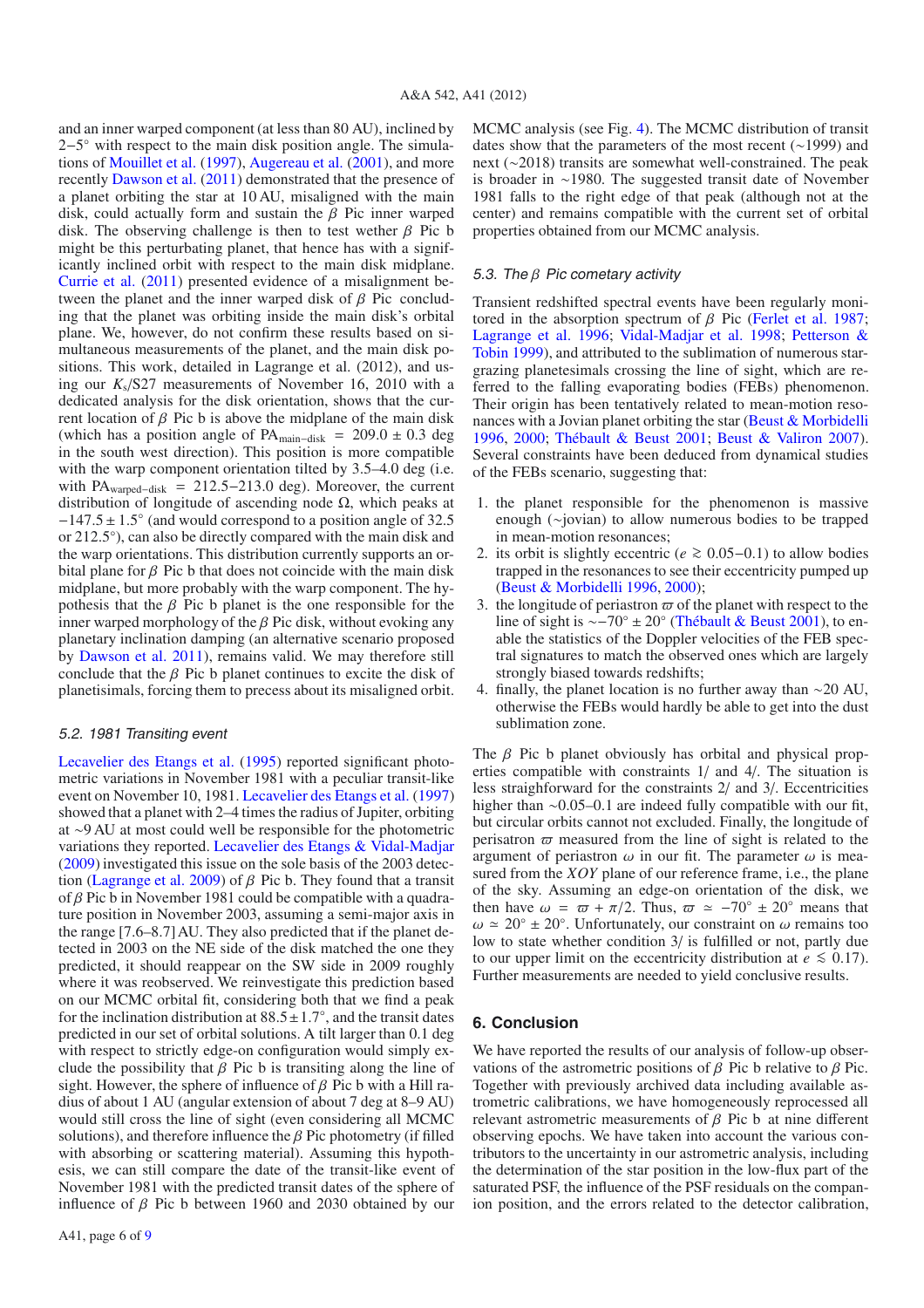<span id="page-6-37"></span>

**[Fig. 4.](http://dexter.edpsciences.org/applet.php?DOI=10.1051/0004-6361/201118346&pdf_id=4)** MCMC fit to the transit dates of  $\beta$  Pic b in front of the line of sight. The plotting conventions are the same as in Fig. [3.](#page-4-0) In addition, the date of the transiting event observed by [Lecavelier des Etangs et al.](#page-6-28) [\(1997](#page-6-28)) is indicated by a thick vertical line.

and the NACO Nasmyth-rotator position. We then used orbitalfitting techniques to derive the most probable orbital solutions for the  $\beta$  Pic b planet: a least squares Levenberg-Marquardt algorithm and a Markov-chain Monte Carlo Bayesian analysis. As our measurements do not cover the complete planetary orbit, and are biased towards the most recent epochs since the planet recovery, the Markov-chain Monte Carlo approach provides more robust and reliable orbital solutions for  $\beta$  Pic b. The most probable ones favor a low-eccentricity orbit  $e ≤ 0.17$ , with a semi-major axis of 8–9 AU corresponding to orbital periods of 17–21 yrs, an inclination that peaks at  $88.5 \pm 1.7^\circ$ , and a longitude of ascending node fairly well-constrained at <sup>−</sup>147.<sup>5</sup> <sup>±</sup> <sup>1</sup>.5◦. Our results support the previous astrometric studies of [Lagrange et al.](#page-6-21) [\(2010](#page-6-21)) and [Currie et al.](#page-6-26) [\(2011](#page-6-26)), although our present study have indeed provided a more robust set of orbital solutions. Our conclusions support the idea that the planet is not in the midplane of the main disk. The planet's position is more compatible with the warped component orientation, thus corroborating the idea that  $\beta$  Pic b is responsible for the inner warped disk morphology. The current orbital solution of  $\beta$  Pic b is still consistent with the sphere of influence of the planet being responsible for the 1981 transiting event, although a deviation of more than 0.1 deg from an edge-on configuration would exclude a planetary transit. Finally, the planet's predicted mass, eccentricity, semi-major axis, and longitude of periastron also imply that  $\beta$  Pic b is likely to be the origin of the cometary activity observed in the  $\beta$  Pic system. Further deep imaging characterization should help us to more tightly constrain the orbital parameter space, once the planet has passed the quadrature (most probably in 2013). Further spectroscopic or multi-photometric observations should also help us to determine the underlying physics of this giant planet in the framework of current planetary atmosphere studies (Bonnefoy et al. 2010; Janson et al. 2010; Skemer et al. 2011; Madhusudhan et al. 2011; Barman et al. 2011a, b). Therefore, much is to be expected from future extreme-AO instruments SCExAO/Subaru (Guyon 2010), GPI/Gemini (Macintosh et al. 2008), SPHERE/VLT (Beuzit et al. 2008) in the coming years.

*Acknowledgements.* We would like to thank the staff of ESO-VLT for their support at the telescope. This publication has made use of the SIMBAD and VizieR database operated at CDS, Strasbourg, France. Finally, we acknowledge support from the French National Research Agency (ANR) through project grant ANR10-BLANC0504-01 and the *Programmes Nationaux de Planétologie et de Physique Stellaire* (PNP & PNPS), in France.

## **References**

- <span id="page-6-17"></span>Augereau, J.-C., Nelson, R. P., Lagrange, A.-M., Papaloizou, J. C. B., & Mouillet, D. 2001, A&A, 370, 447
- Barman, T. S., Macintosh, B., Konopacky, Q. M., et al. 2011a, ApJ, 733, 65
- Barman, T. S., Macintosh, B., Konopacky, Q. M., et al. 2011b, ApJ, 735, L39
- <span id="page-6-12"></span>Bergfors, C., Brandner, W., Janson, M., Khler, R., & Henning, T. 2011, A&A, 528, A134
- 
- <span id="page-6-38"></span>Beust, H., & Morbidelli, A. 1996, Icarus, 120, 358
- Beust, H., & Morbidelli, A. 2000, Icarus, 143, 170
- <span id="page-6-41"></span><span id="page-6-39"></span>Beust, H., & Valiron, P. 2007, A&A, 466, 201
- Beuzit, J.-L., Feldt, M., Dohlen, K., et al. 2008, SPIE, 7014, 41
- <span id="page-6-7"></span>Boley, A. C. 2009, ApJ, 695, L53
- Bonnefoy, M., Chauvin, G., Rojo, P., et al. 2010, A&A, 512, A52
- <span id="page-6-0"></span>Bonnefoy, M., Lagrange, A.-M., Boccaletti, A., et al. 2011, A&A, 528, A15
- Chauvin, G., Lagrange, A.-M., Dumas, C., et al. 2004, A&A, 425, L25
- <span id="page-6-1"></span>Chauvin, G., Lagrange, A.-M., Zuckerman, B., et al. 2005, A&A, 438, L29
- <span id="page-6-10"></span>Crida, A., Masset, F., & Morbidelli, A. 2009, ApJ, 705, L148
- Crifo, F., Vidal-Madjar, A., Lallement, R., Ferlet, R., & Gerbaldi, M. 1997, A&A, 320, L29
- Currie, T., Thalmann, C., Matsumura, S., et al. 2011, ApJ, 756, L33
- Dawson, R. I., Murray-Clay, R. A., & Fabrycky, D. C. 2011, ApJ, 743, L17
- <span id="page-6-26"></span><span id="page-6-18"></span><span id="page-6-8"></span>Dodson-Robinson, S. E., Veras, D., Ford, E. B., & Beichman, C. A. 2009, ApJ, 707, 79
- Fabrycky, D. C., & Murray-Clay, R. A. 2010, ApJ, 710, 1408
- <span id="page-6-29"></span><span id="page-6-24"></span><span id="page-6-15"></span>Ferlet, R., Hobbs, L. M., & Vidal-Madjar, A. 1987, A&A, 185, 267
- Ford, E. B. 2005, AJ, 129, 1706
- Ford, E. B. 2006, ApJ, 642, 505
- Freistetter, F., Krivov, A. V., & Lhne, T. 2007, A&A, 466, 389
- 
- <span id="page-6-34"></span><span id="page-6-25"></span>Fritz, T., Gillessen, S., Trippe, S., et al. 2010, MNRAS, 401, 1177
- Golimowski, D. A., Ardila, D. R., Krist, J. E., et al. 2006, AJ, 131, 3109
- Guyon, O., Martinache, F., Garrel, V., et al. 2010, SPIE, 7736, 71
- <span id="page-6-33"></span>Heap, S. R., Lindler, D. J., Lanz, T. M., et al. 2000, ApJ, 539, 435
- Janson, M., Bergfors, C., Goto, M., Brandner, W., & Lafreniére, D. 2010, ApJ, 710, 35
- Kalas, P., & Jewitt, D. 1995, AJ, 110, 794
- Kalas, P., Graham, J. R., Chiang, E., et al. 2008, Science, 322, 1345
- <span id="page-6-27"></span><span id="page-6-22"></span><span id="page-6-3"></span><span id="page-6-2"></span>Lafrenière, D., Marois, C., Doyon, R., et al. 2007, ApJ, 660, 770
- Lafrenière, D., Jayawardhana, R., van Kerkwijk, M. H., et al. 2008, ApJ, 689, 153
- Lafrenière, D., Marois, C., Doyon, R., & Barman, T. 2009, ApJ, 694, L148
- <span id="page-6-30"></span><span id="page-6-11"></span><span id="page-6-5"></span>Lagrange, A.-M., Plazy, F., Beust, H., et al. 1996, A&A, 310, 547
- Lagrange, A.-M., Gratadour, D., & Chauvin, G. 2009, A&A, 493, L21
- <span id="page-6-21"></span>Lagrange, A.-M., Bonnefoy, M., Chauvin, G., et al. 2010, Science, 329, 57
- Lagrange, A.-M., Boccaletti, A., Milli, J., et al. 2012, A&A, 542, A40
- <span id="page-6-35"></span>Lecavelier des Etangs, A., Deleuil, M., Vidal-Madjar, A., et al. 1995, A&A, 299, 557
- <span id="page-6-28"></span>Lecavelier des Etangs, A., Vidal-Madjar, A., Burki, G., et al. 1997, A&A, 328, 311
- Lecavelier des Etangs, A., & Vidal-Madjar, A. 2009, A&A, 497, 557
- <span id="page-6-36"></span>Lenzen, R., Hartung, M., Brandner, et al. 2003, SPIE, 4841, 944
- <span id="page-6-20"></span>Macintosh, B., Graham, J. R., Palmer, D., et al. 2008, SPIE, 7015, 31
- <span id="page-6-6"></span><span id="page-6-4"></span>Madhusudhan, N., Burrow, A., & Currie, T. 2011, ApJ, 737, 34
- Marois, C., Macintosh, B., Barman, T., et al. 2008, Science, 322, 1348
- Marois, C., Zuckerman, B., Konopacky, Q. M., Macinosh, B., & Barman, T. 2010, Nature, 468, 1080
- McCaughrean, M. J., & Stauffer, J. R. 1994, AJ, 108, 1382
- <span id="page-6-16"></span>Mouillet, D., Larwood, J. D., Papaloizou, J. C. B., & Lagrange, A.-M. 1997, MNRAS, 292, 896
- <span id="page-6-42"></span>Olofsson, G., Liseau, R., & Brandeker, A. 2001, ApJ, 563, 77
- <span id="page-6-32"></span>Petterson, O. K. L., & Tobin, W. 1999, MNRAS, 304, 733
- <span id="page-6-23"></span>Press, W. H., Teukolsky, S. A., Vetterling, W. T., & Flannery, B. P. 1992, Numerical Recipes (Cambridge, Univ. Press.)
- Quanz, S. P., Meyer, M. R., Kenworthy, M., et al. 2010, ApJ, 722, L49
- <span id="page-6-14"></span>Reidemeister, M., Krivov, A. V., Schmidt, T. O. B., et al. 2009, A&A, 503, 247
- Rousset, G., Lacombe, F., Puget, P., et al. 2003, SPIE, 4839, 140
- Skemer, A. J., Close, L. M., Szücs, L., et al. 2011, ApJ, 732, 107
- <span id="page-6-40"></span><span id="page-6-19"></span><span id="page-6-13"></span>Soummer, R., Hagan, J. B., Pueyo, L., et al. 2011, ApJ, 741, 55
- Thébault, P., & Beust, H. 2001, A&A, 376, 621
- <span id="page-6-31"></span><span id="page-6-9"></span>Vidal-Madjar, A., Lecavelier des Etangs, A., & Ferlet, R. 1998, P&SS, 46, 629 Vorobyov, E., & Basu, S. 2010, ApJ, 714, 133

Pages [8](#page-7-0) to [9](#page-8-0) are available in the electronic edition of the journal at <http://www.aanda.org>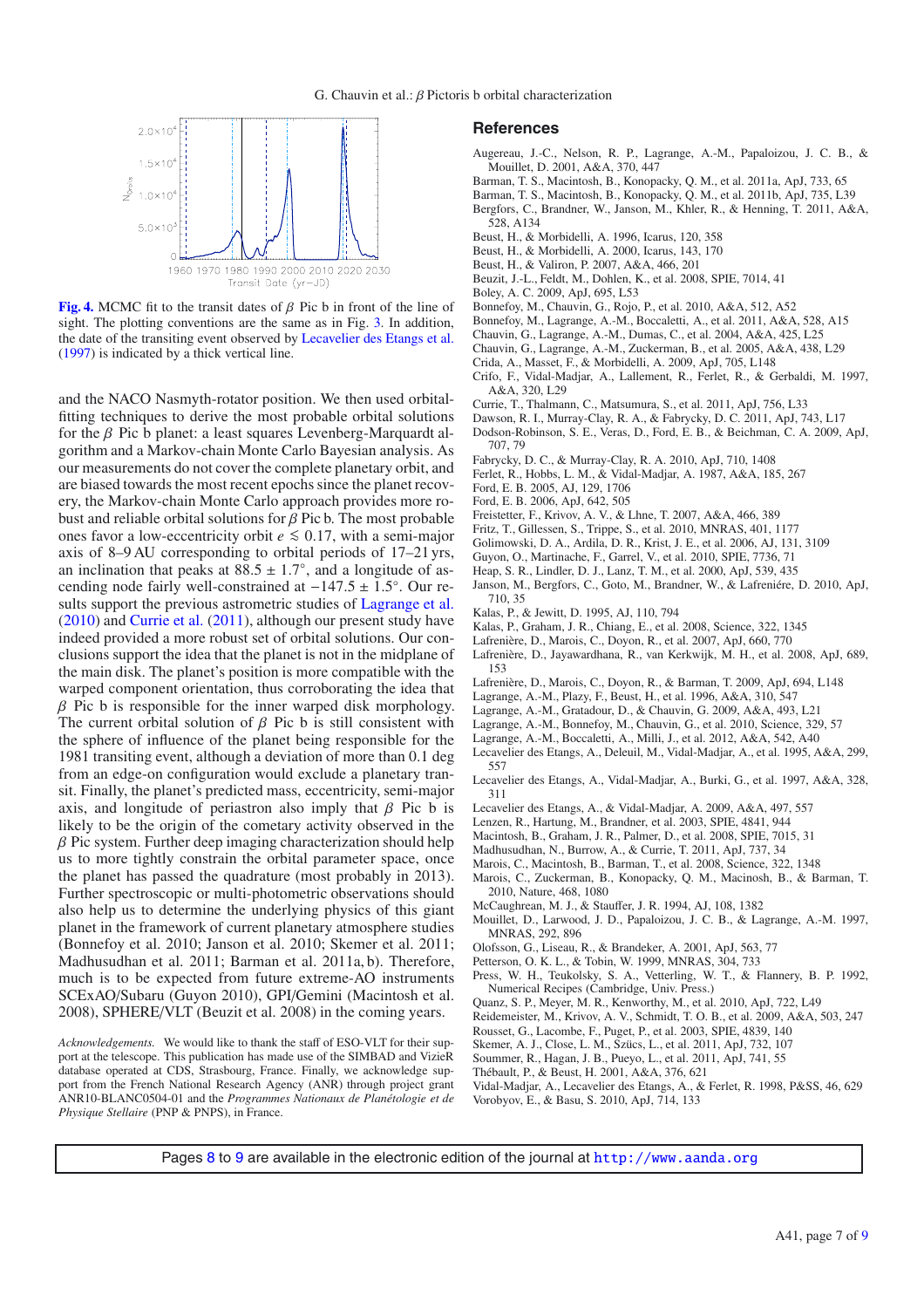# <span id="page-7-0"></span>**Appendix A: Convention and Markov-chain Monte Carlo adapted for astrometry**

The astrometric position of the planet relative to the star is de-scribed by Eqs. [\(1\)](#page-3-3) and [\(2\)](#page-3-3). Fo any orbital solution,  $\Omega$  and  $\omega$ changed to  $\Omega + \pi$ ,  $\omega + \pi$ ,  $v + \pi$  respectively yields the same astrometric data. In the context of Ω, the difference between Ω and  $\Omega + \pi$  actually resides in the *z*-motion (along the line of sight). If we consider a nearly edge-on orbit, we expect the longitude of the ascending node  $\Omega$  to match the PA of the astrometric data (here,  $\Omega \simeq 34^\circ$  or  $\Omega \simeq 211 = -149^\circ$  if we consider an edge-on orbit for β Pic b). By convention,  $\Omega$  must thus corresponds to the PA when the *z*-coordinate grows, i.e., when the planet is moving towards the observer. In the context of  $\beta$  Pic, the rotation sense of the gaseous disk was determined by [Olofsson et al.](#page-6-42) [\(2001\)](#page-6-42): the NE branch is receding from us while the SW branch is approaching. If we assume that the planet is moving in the same sense as the disk, then  $\beta$  Pic b was receding in the 2003 observations and is approching now, and it passed behind the star in between. This means that the ascending node is located towards the SW branch of the orbit, or that  $\Omega \simeq -149^\circ$ . We will use this property to distinguish between solutions that yield the same astrometric data. Note that this determination occurs in any case after the fitting procedure. In both approaches, we fit  $\omega + \Omega$  and  $\omega$  –  $\Omega$ . Equations [\(1\)](#page-3-3) and [\(2\)](#page-3-3) can be rewritten unambiguously as a function of  $\omega + \Omega$  and  $\omega - \Omega$ ).

In the context of the Markov-chain Monte Carlo, let us briefly recall the detail of that technique that we here adapted for  $\beta$  Pic b. Let us call  $x$  the model parameters vector we want to constrain and *d* the data vector. We want to determine the posterior distribution  $p(x|d)$ , i.e., the probability function of the parameter vector *x* given the data vector *d* and its error vector. This requires the knowledge of a prior probability function  $p_0(x)$ for *x*. A Markov chain is a sequence of successive set of trial values  $x_i$  ( $i \ge 1$ ) for x. The Metropolis-Hastings (M-H) algorithm [\(Ford 2005\)](#page-6-24) is used to derive  $x_{i+1}$  from  $x_i$  via a transition probability. After convergence, the equilibrium distribution of the chain equals the posterior distribution  $p(x|d)$ . [Ford](#page-6-25) [\(2006](#page-6-25)) suggests several assumptions for MCMC adapted to the search of exoplanets by radial velocity, depending on the kind of orbit we are looking for. We adapt here his recommendations to our astrometric fit. Following [Ford](#page-6-25) [\(2006](#page-6-25)), we assume the prior distribution  $p_0(x)$  to be uniform in  $x = (\log P, e, \cos i, \Omega + \omega, \omega - \Omega, t_n)$ . However, the work is done on the parameter vector  $u(x)$ .

Our main motivation in using *u* as a variable instead of *x* was to improve the convergence of the Markov chains, as suggested by [Ford](#page-6-25) [\(2006](#page-6-25)). A good way to achieve this is to avoid singularities. For instance, using  $e \cos(\omega + \Omega)$  and  $e \sin(\omega + \Omega)$  instead of ω and Ω removes the non-regularity at  $e = 0$  (Ω is not defined); using  $\omega + \Omega$  causes these variable to be still well defined even if  $i = 0$ , which is not the case for  $\omega$  and  $\Omega$  individually. Finally,  $\sqrt{(1-e^2)}$  avoids to test non-physical values at large eccentricities.

The following equation is then used:

$$
\mathbf{u}(x) = \left(\frac{\cos(\omega + \Omega + v_0)}{P}, \frac{\sin(\omega + \Omega + v_0)}{P}, \frac{e \cos(\omega + \Omega)}{\sqrt{1 - e^2}}, \frac{e \sin(\omega + \Omega)}{\sqrt{1 - e^2}}, (1 - e^2)^{1/4} \sin \frac{i}{2} \cos(\omega - \Omega), \frac{1}{2} \sin(\omega - \Omega)\right)
$$
(A.1)

where  $v_0$  is the true anomaly of the planet at a specific better constraining date  $t_0$ . Here we fix  $t_0$  to be the date of the 2003 observation (Nov. 13, 2003). We run 10 chains in parallel and use the Gelman-Rubin statistics as convergence criterion (see details in [Ford 2006\)](#page-6-25). The results of the MCMC runs are reported in the context of  $\beta$  Pic b in Figs. 3 and 4.

# **Appendix B: Orbital fit material**

You will find below the astrometric data of  $\beta$  Pic b (with their error bars from Table [2\)](#page-3-0), together with the results of the orbital fit for: 1/ the best LSLM solution, and 2/ the "highly probable orbit" according to the MCMC approach. The details of the orbital parameters of both solutions are given in Table [3.](#page-3-1) Figure [B.1](#page-7-1) gives the results of the orbital fit on the projected sky plane. Figures [B.2](#page-8-1) and [B.3](#page-8-2) give the evolution of the relative astrometric values of  $\Delta \alpha$  and  $\Delta \delta$  as a function of time.

<span id="page-7-1"></span>

**[Fig. B.1.](http://dexter.edpsciences.org/applet.php?DOI=10.1051/0004-6361/201118346&pdf_id=5)** Measured astrometric positions of β Pic b relative from A on the plane of sky used in the present work to characterize the orbital parameters of the  $\beta$  Pic b planet. Together with the observed measurements are overplotted the orbital solution the best LSLM  $\chi^2$  model and the highly probable orbit obtained with the MCMC approach.